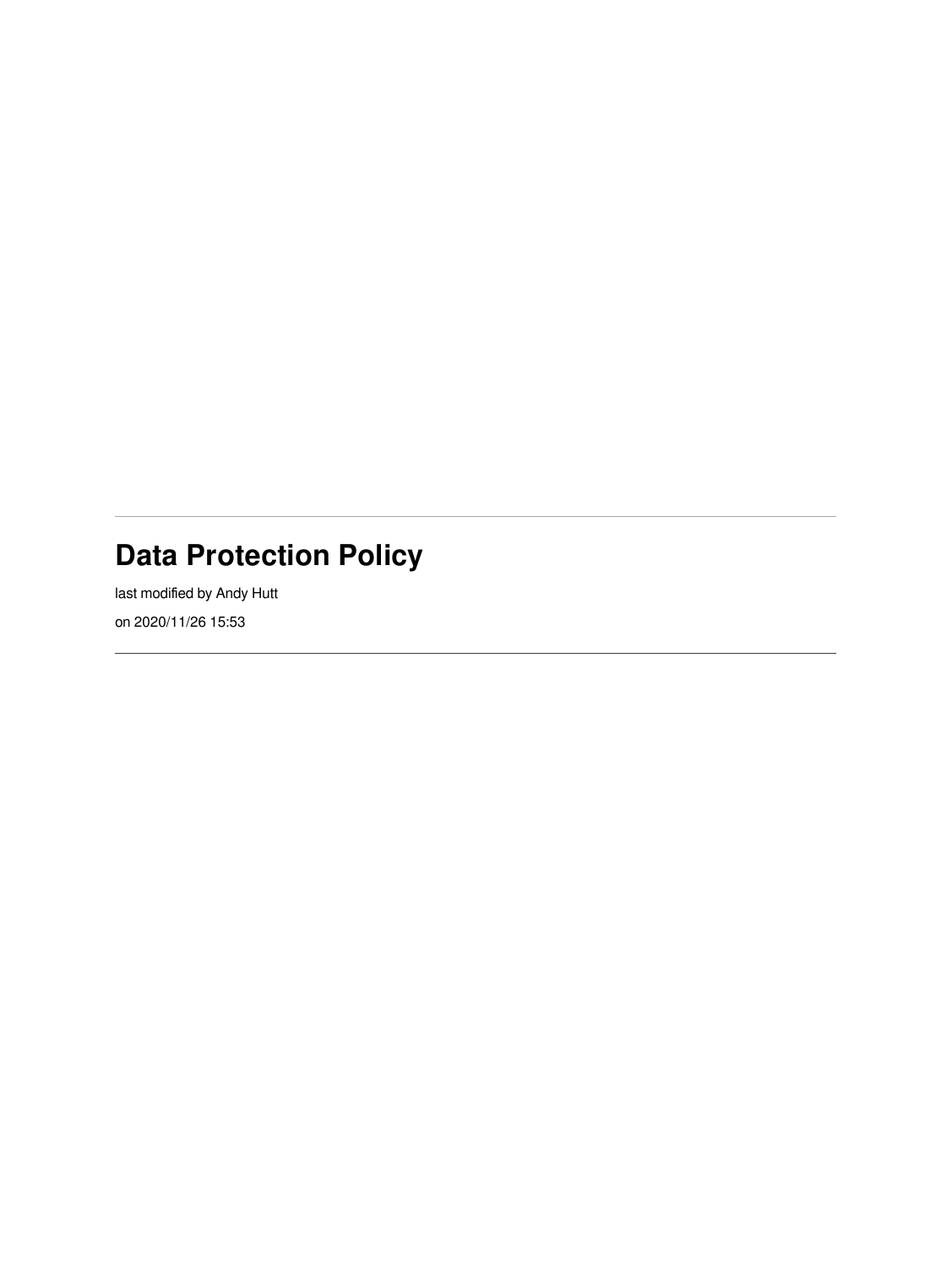# **Table of Contents**

| 3.  |  |
|-----|--|
| 4.  |  |
| 5.  |  |
| 6.  |  |
| 7.  |  |
| 8.  |  |
| 9.  |  |
| 10. |  |
| 11. |  |
| 12. |  |
| 13. |  |
| 14. |  |
| 15. |  |
| 16. |  |
| 17. |  |
| 18. |  |
| 19. |  |
| 20. |  |
| 21. |  |
| 22. |  |
| 23. |  |
| 24. |  |
| 25. |  |
| 26. |  |
| 27. |  |
| 28. |  |
| 29. |  |
| 30. |  |
| 31. |  |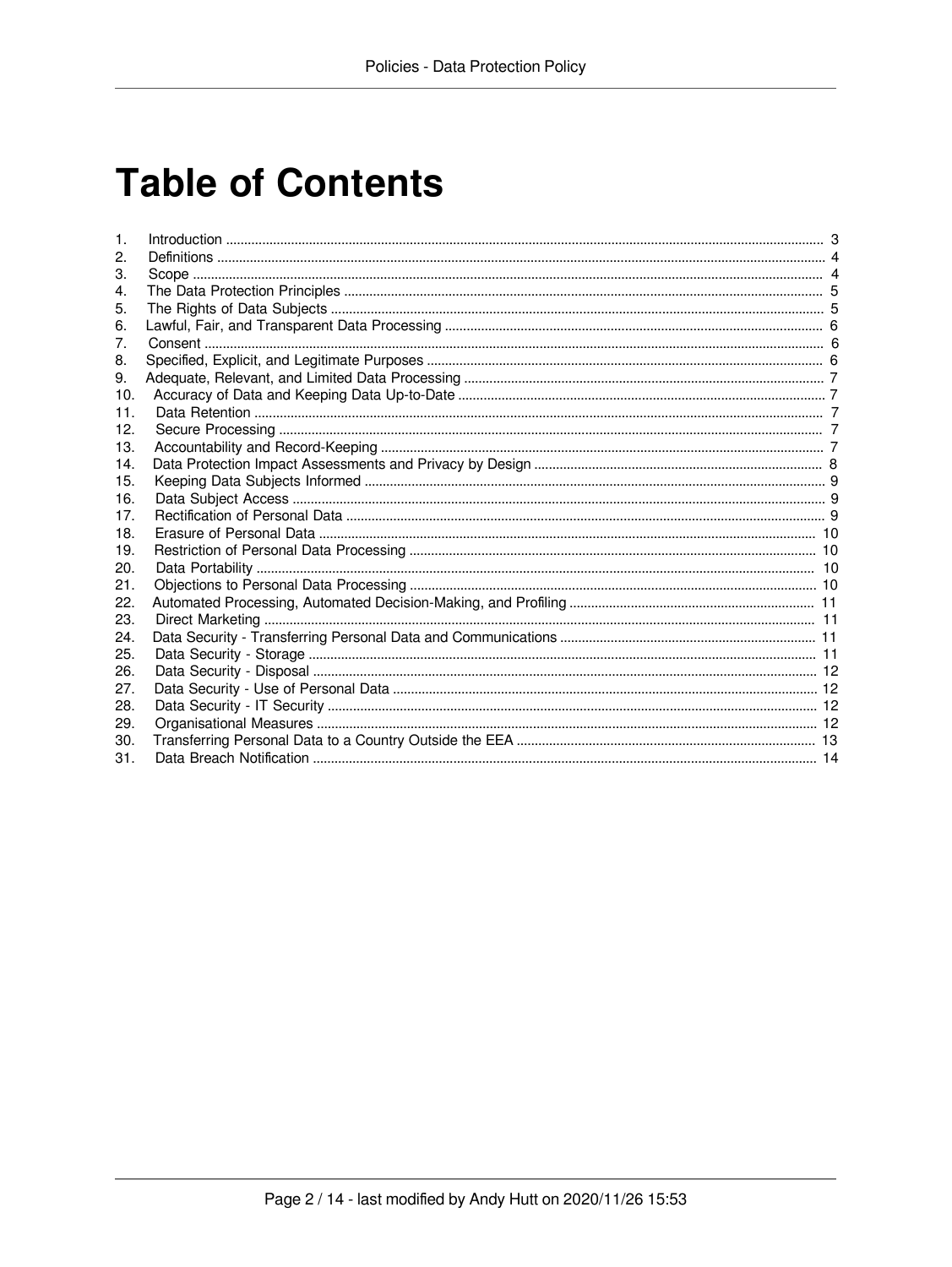#### triOpsis<sup>\*</sup>

| <b>Section Owner</b>       | Andy Hutt |
|----------------------------|-----------|
| <b>Data Classification</b> | Internal  |

If you wish to make changes to this page please contact the page owner shown above.

#### **Page Content**

- 1. Introduction<br>• 2. Definitions
- 2. Definitions<br>• 3. Scope
- $\frac{3.}{4}$  The Da
- 4. The Data Protection Principles<br>5. The Rights of Data Subiects
- 5. The Rights of Data Subjects<br>6. Lawful, Fair, and Transparen
- 6. Lawful, Fair, and Transparent Data Processing<br>7. Consent
- 7. Consent<br>8. Specified
- 8. Specified, Explicit, and Legitimate Purposes<br>9. Adequate, Relevant, and Limited Data Proce
- 9. Adequate, Relevant, and Limited Data Processing<br>10. Accuracy of Data and Keeping Data Up-to-Date
- **Accuracy of Data and Keeping Data Up-to-Date**
- 11. Data Retention<br>• 12. Secure Process
- 12. Secure Processing<br>• 13. Accountability and
- Accountability and Record-Keeping
- 14. Data Protection Impact Assessments and Privacy by Design<br>• 15. Keeping Data Subjects Informed
- **Keeping Data Subjects Informed**
- 16. Data Subject Access<br>• 17. Rectification of Perso
- 17. Rectification of Personal Data<br>18. Erasure of Personal Data
- **Erasure of Personal Data**
- 19. Restriction of Personal Data Processing<br>• 20. Data Portability
- **Data Portability**
- 21. Objections to Personal Data Processing<br>22. Automated Processing, Automated Deci
- 22. Automated Processing, Automated Decision-Making, and Profiling 23. Direct Marketing
- 23. Direct Marketing<br>24. Data Security T
- 24. Data Security Transferring Personal Data and Communications<br>25. Data Security Storage
- [25. Data Security Storage](#page-10-7)<br>26 Data Security Disposa
- 26. Data Security Disposal<br>27. Data Security Use of P
- 27. Data Security Use of Personal Data<br>28. Data Security IT Security
- 28. Data Security IT Security<br>29. Organisational Measures
- 29. Organisational Measures
- 30. Transferring Personal Data to a Country Outside the EEA<br>31 Data Breach Notification
- **Data Breach Notification**

#### <span id="page-2-1"></span><span id="page-2-0"></span>**1. Introduction**

This Policy sets out the obligations of triOpsis Limited, a company registered in England and Wales under number 5880688, whose registered office is at Bourbon Court, Nightingales Corner, Amersham, England, HP7 9QS ("the Company") regarding data protection and the rights of staff, customers, business contacts and suppliers ("data subjects") in respect of their personal data under Data Protection Law (all legislation and regulations in force from time to time regulating the use of personal data and the privacy of electronic communications including, but not limited to, EU Regulation 2016/679 General Data Protection Regulation ("GDPR"), the Data Protection Act 2018, and any successor legislation or other directly applicable EU regulation relating to data protection and privacy for as long as, and to the extent that, EU law has legal effect in the UK).

This Policy sets the Company's obligations regarding the collection, processing, transfer, storage, and disposal of personal data. The procedures and principles set out herein must be followed at all times by the Company, its employees, agents, contractors, or other parties working on behalf of the Company.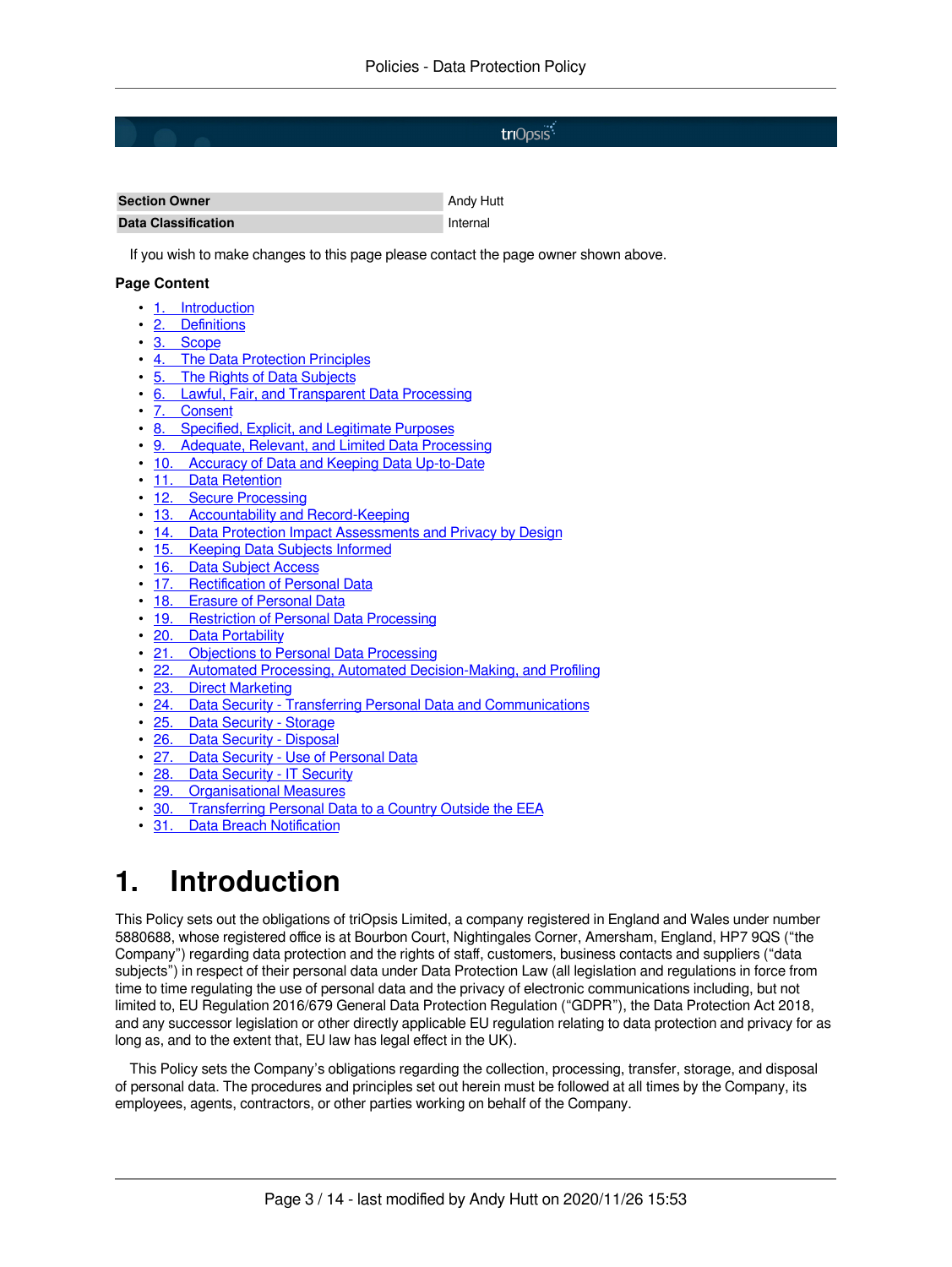## <span id="page-3-0"></span>**2. Definitions**

"**consent**" means the consent of the data subject which must be a freely given, specific, informed, and unambiguous indication of the data subject's wishes by which they, by a statement or by a clear affirmative action, signify their agreement to the processing of personal data relating to them;

"**data controller**" means the natural or legal person or organisation which, alone or jointly with others, determines the purposes and means of the processing of personal data. For the purposes of this Policy, the Company is the data controller of all personal data relating to staff, business contacts and suppliers used in our business for our commercial purposes;

"**data processor**" means a natural or legal person or organisation which processes personal data on behalf of a data controller;

"**data subject**" means a living, identified, or identifiable natural person about whom the Company holds personal data;

"**EEA**" means the European Economic Area, consisting of all EU Member States, Iceland, Liechtenstein, and Norway;

"**personal data**" means any information relating to a data subject who can be identified, directly or indirectly, in particular by reference to an identifier such as a name, identification number, location data, an online identifier, or to one or more factors specific to the physical, physiological, genetic, mental, economic, cultural, or social identity of that data subject;

"**personal data breach**" means a breach of security leading to the accidental or unlawful destruction, loss, alteration, unauthorised disclosure of, or access to, personal data transmitted, stored, or otherwise processed;

"**processing**" means any operation or set of operations performed on personal data or sets of personal data, whether or not by automated means, such as collection, recording, organisation, structuring, storage, adaptation or alteration, retrieval, consultation, use, disclosure by transmission, dissemination or otherwise making available, alignment or combination, restriction, erasure or destruction;

"**pseudonymisation**" means the processing of personal data in such a manner that the personal data can no longer be attributed to a specific data subject without the use of additional information, provided that such additional information is kept separately and is subject to technical and organisational measures to ensure that the personal data is not attributed to an identified or identifiable natural person; and

"**special category personal data**" means personal data revealing racial or ethnic origin, political opinions, religious or philosophical beliefs, trade union membership, health, sexual life, sexual orientation, biometric, or genetic data.

## <span id="page-3-2"></span><span id="page-3-1"></span>**3. Scope**

3.1 The Company is committed not only to the letter of the law, but also to the spirit of the law and places high importance on the correct, lawful, and fair handling of all personal data, respecting the legal rights, privacy, and trust of all individuals with whom it deals.

3.2 The Company's Data Protection Officer is Andrew Hutt, admin@triopsis.co.uk. The Data Protection Officer is responsible for administering this Policy and for developing and implementing any applicable related policies, procedures, and/or guidelines.

3.3 All Directors and Managers are responsible for ensuring that all employees, agents, contractors, or other parties working on behalf of the Company comply with this Policy and, where applicable, must implement such practices, processes, controls, and training as are reasonably necessary to ensure such compliance.

3.4 Any questions relating to this Policy or to Data Protection Law should be referred to the Data Protection Officer. In particular, the Data Protection Officer should always be consulted in the following cases:

a) if there is any uncertainty relating to the lawful basis on which personal data is to be collected, held, and/or processed;

b) if consent is being relied upon in order to collect, hold, and/or process personal data;

c) if there is any uncertainty relating to the retention period for any particular type(s) of personal data;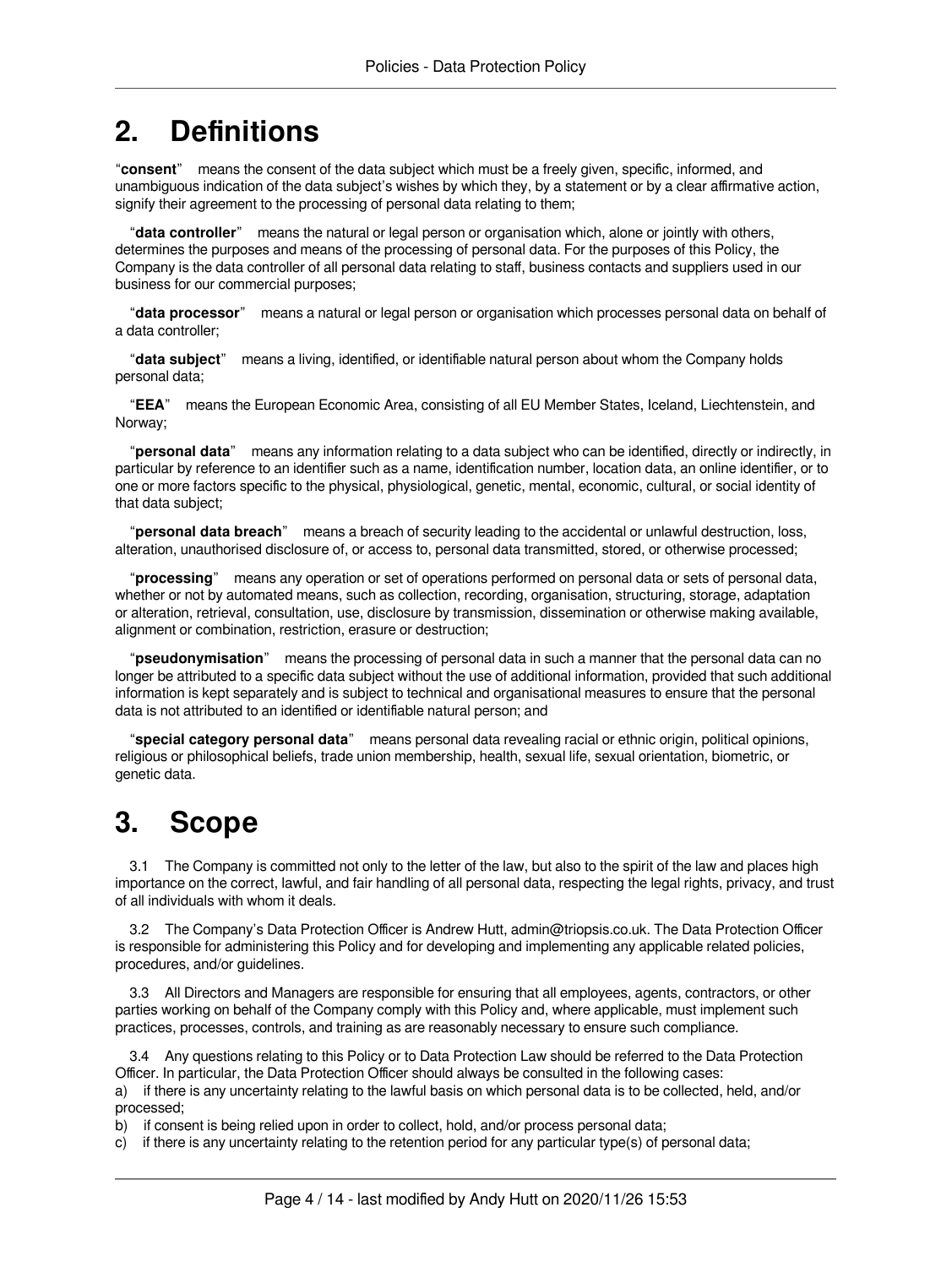d) if any new or amended privacy notices or similar privacy-related documentation are required;

e) if any assistance is required in dealing with the exercise of a data subject's rights (including, but not limited to,

the handling of subject access requests);

f) if a personal data breach (suspected or actual) has occurred;

g) if there is any uncertainty relating to security measures (whether technical or organisational) required to protect personal data;

h) if personal data is to be shared with third parties (whether such third parties are acting as data controllers or data processors);

i) if personal data is to be transferred outside of the EEA and there are questions relating to the legal basis on which to do so;

j) when any significant new processing activity is to be carried out, or significant changes are to be made to existing processing activities, which will require a Data Protection Impact Assessment;

k) when personal data is to be used for purposes different to those for which it was originally collected;<br>I) if any automated processing, including profiling or automated decision-making, is to be carried out: or

if any automated processing, including profiling or automated decision-making, is to be carried out; or

<span id="page-4-0"></span>m) if any assistance is required in complying with the law applicable to direct marketing.

#### <span id="page-4-2"></span>**4. The Data Protection Principles**

This Policy aims to ensure compliance with Data Protection Law. The GDPR sets out the following principles with which any party handling personal data must comply. Data controllers are responsible for, and must be able to demonstrate, such compliance. All personal data must be:

4.1 processed lawfully, fairly, and in a transparent manner in relation to the data subject;

4.2 collected for specified, explicit, and legitimate purposes and not further processed in a manner that is incompatible with those purposes. Further processing for archiving purposes in the public interest, scientific or historical research purposes or statistical purposes shall not be considered to be incompatible with the initial purposes;

4.3 adequate, relevant, and limited to what is necessary in relation to the purposes for which it is processed;

4.4 accurate and, where necessary, kept up to date. Every reasonable step must be taken to ensure that personal data that is inaccurate, having regard to the purposes for which it is processed, is erased, or rectified without delay;

4.5 kept in a form which permits identification of data subjects for no longer than is necessary for the purposes for which the personal data is processed. Personal data may be stored for longer periods insofar as the personal data will be processed solely for archiving purposes in the public interest, scientific or historical research purposes, or statistical purposes, subject to implementation of the appropriate technical and organisational measures required by the GDPR in order to safeguard the rights and freedoms of the data subject;

4.6 processed in a manner that ensures appropriate security of the personal data, including protection against unauthorised or unlawful processing and against accidental loss, destruction, or damage, using appropriate technical or organisational measures.

## <span id="page-4-3"></span><span id="page-4-1"></span>**5. The Rights of Data Subjects**

The GDPR sets out the following key rights applicable to data subjects:

- 5.1 The right to be informed;
- 5.2 the right of access;
- 5.3 the right to rectification;
- 5.4 the right to erasure (also known as the 'right to be forgotten');
- 5.5 the right to restrict processing;
- 5.6 the right to data portability;
- 5.7 the right to object; and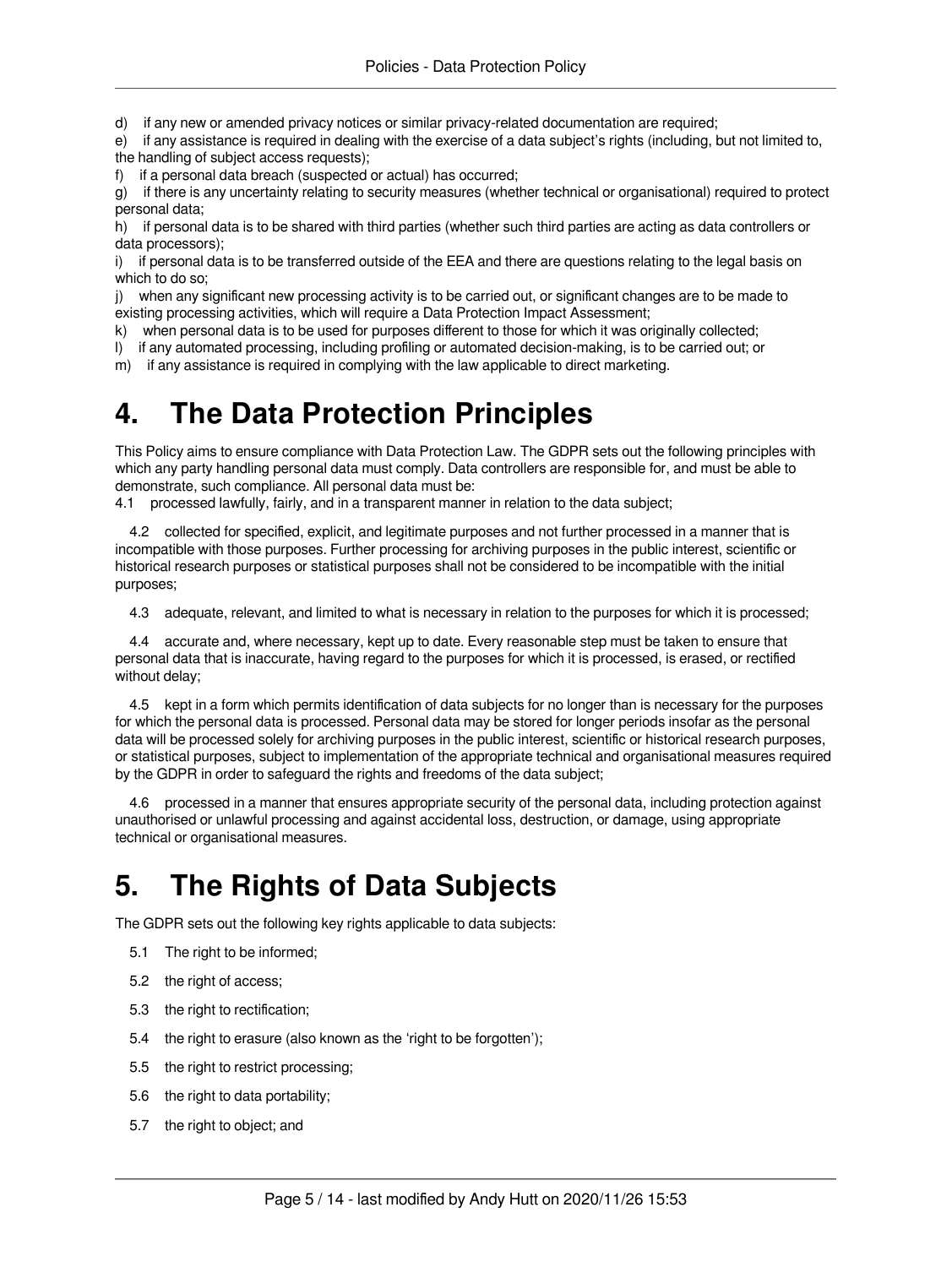<span id="page-5-0"></span>5.8 rights with respect to automated decision-making and profiling.

## <span id="page-5-3"></span>**6. Lawful, Fair, and Transparent Data Processing**

6.1 Data Protection Law seeks to ensure that personal data is processed lawfully, fairly, and transparently, without adversely affecting the rights of the data subject. Specifically, the GDPR states that processing of personal data shall be lawful if at least one of the following applies:

a) the data subject has given consent to the processing of their personal data for one or more specific purposes;

b) the processing is necessary for the performance of a contract to which the data subject is a party, or in order to take steps at the request of the data subject prior to entering into a contract;

c) the processing is necessary for compliance with a legal obligation to which the data controller is subject;

d) the processing is necessary to protect the vital interests of the data subject or of another natural person;

e) the processing is necessary for the performance of a task carried out in the public interest or in the exercise of official authority vested in the data controller; or

f) the processing is necessary for the purposes of the legitimate interests pursued by the data controller or by a third party, except where such interests are overridden by the fundamental rights and freedoms of the data subject which require protection of personal data, in particular where the data subject is a child.

### <span id="page-5-4"></span><span id="page-5-1"></span>**7. Consent**

If consent is relied upon as the lawful basis for collecting, holding, and/or processing personal data, the following shall apply:

7.1 Consent is a clear indication by the data subject that they agree to the processing of their personal data. Such a clear indication may take the form of a statement or a positive action. Silence, pre-ticked boxes, or inactivity are unlikely to amount to consent.

7.2 Where consent is given in a document which includes other matters, the section dealing with consent must be kept clearly separate from such other matters.

7.3 Data subjects are free to withdraw consent at any time and it must be made easy for them to do so. If a data subject withdraws consent, their request must be honoured promptly.

7.4 If personal data is to be processed for a different purpose that is incompatible with the purpose or purposes for which that personal data was originally collected that was not disclosed to the data subject when they first provided their consent, consent to the new purpose or purposes may need to be obtained from the data subject.

7.5 If special category personal data is processed, the Company shall normally rely on a lawful basis other than explicit consent. If explicit consent is relied upon, the data subject in question must be issued with a suitable privacy notice in order to capture their consent.

7.6 In all cases where consent is relied upon as the lawful basis for collecting, holding, and/or processing personal data, records must be kept of all consents obtained in order to ensure that the Company can demonstrate its compliance with consent requirements.

## <span id="page-5-5"></span><span id="page-5-2"></span>**8. Specified, Explicit, and Legitimate Purposes**

8.1 The Company collects and processes the personal data including:

- a) personal data collected directly from data subjects; and
- b) personal data obtained from third parties.

8.2 The Company only collects, processes, and holds personal data for the purposes expressly permitted by the GDPR.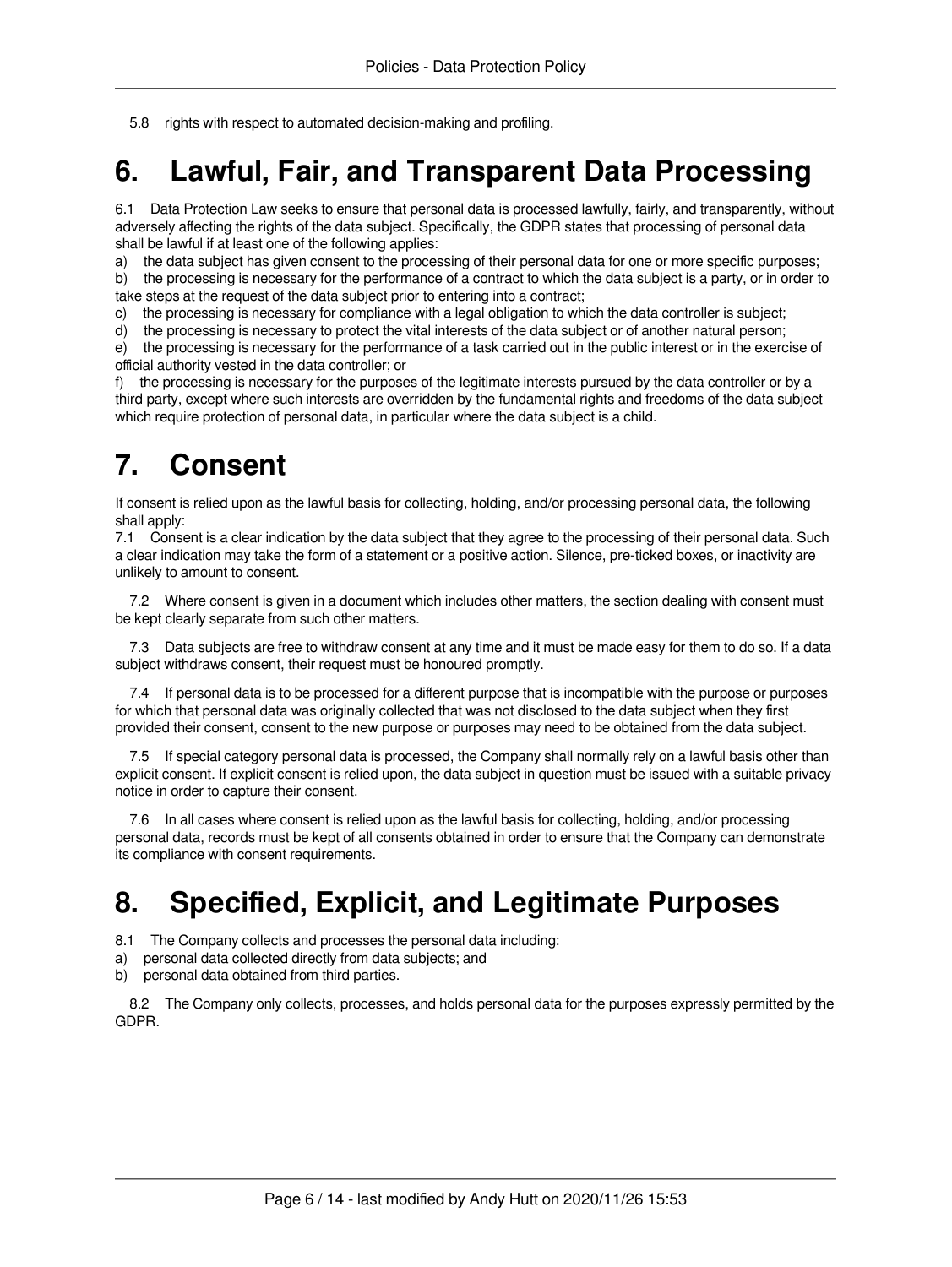## <span id="page-6-0"></span>**9. Adequate, Relevant, and Limited Data Processing**

9.1 The Company will only collect and process personal data for and to the extent necessary for the specific purpose or purposes of which data subjects have been informed (or will be informed) as under Part 8.

9.2 Employees, agents, contractors, or other parties working on behalf of the Company may collect personal data only to the extent required for the performance of their job duties and only in accordance with this Policy. Excessive personal data must not be collected.

9.3 Employees, agents, contractors, or other parties working on behalf of the Company may process personal data only when the performance of their job duties requires it. Personal data held by the Company cannot be processed for any unrelated reasons.

## <span id="page-6-5"></span><span id="page-6-1"></span>**10. Accuracy of Data and Keeping Data Up-to-Date**

10.1 The Company shall ensure that all personal data collected, processed, and held by it is kept accurate and upto-date. This includes, but is not limited to, the rectification of personal data at the request of a data subject, as set out in Part 17, below.

10.2 The accuracy of personal data shall be checked when it is collected and at regular intervals thereafter. If any personal data is found to be inaccurate or out-of-date, all reasonable steps will be taken without delay to amend or erase that data, as appropriate.

## <span id="page-6-6"></span><span id="page-6-2"></span>**11. Data Retention**

11.1 The Company shall not keep personal data for any longer than is necessary in light of the purpose or purposes for which that personal data was originally collected, held, and processed.

11.2 When personal data is no longer required, all reasonable steps will be taken to erase or otherwise dispose of it without delay.

## <span id="page-6-7"></span><span id="page-6-3"></span>**12. Secure Processing**

12.1 The Company shall ensure that all personal data collected, held, and processed is kept secure and protected against unauthorised or unlawful processing and against accidental loss, destruction, or damage.

12.2 All technical and organisational measures taken to protect personal data shall be regularly reviewed and evaluated to ensure their ongoing effectiveness and the continued security of personal data.

12.3 Data security must be maintained at all times by protecting the confidentiality, integrity, and availability of all personal data as follows:

a) only those with a genuine need to access and use personal data and who are authorised to do so may access and use it;

b) personal data must be accurate and suitable for the purpose or purposes for which it is collected, held, and processed; and

c) authorised users must always be able to access the personal data as required for the authorised purpose or purposes.

## <span id="page-6-8"></span><span id="page-6-4"></span>**13. Accountability and Record-Keeping**

13.1 The Data Protection Officer is responsible for administering this Policy and for developing and implementing any applicable related policies, procedures, and/or guidelines.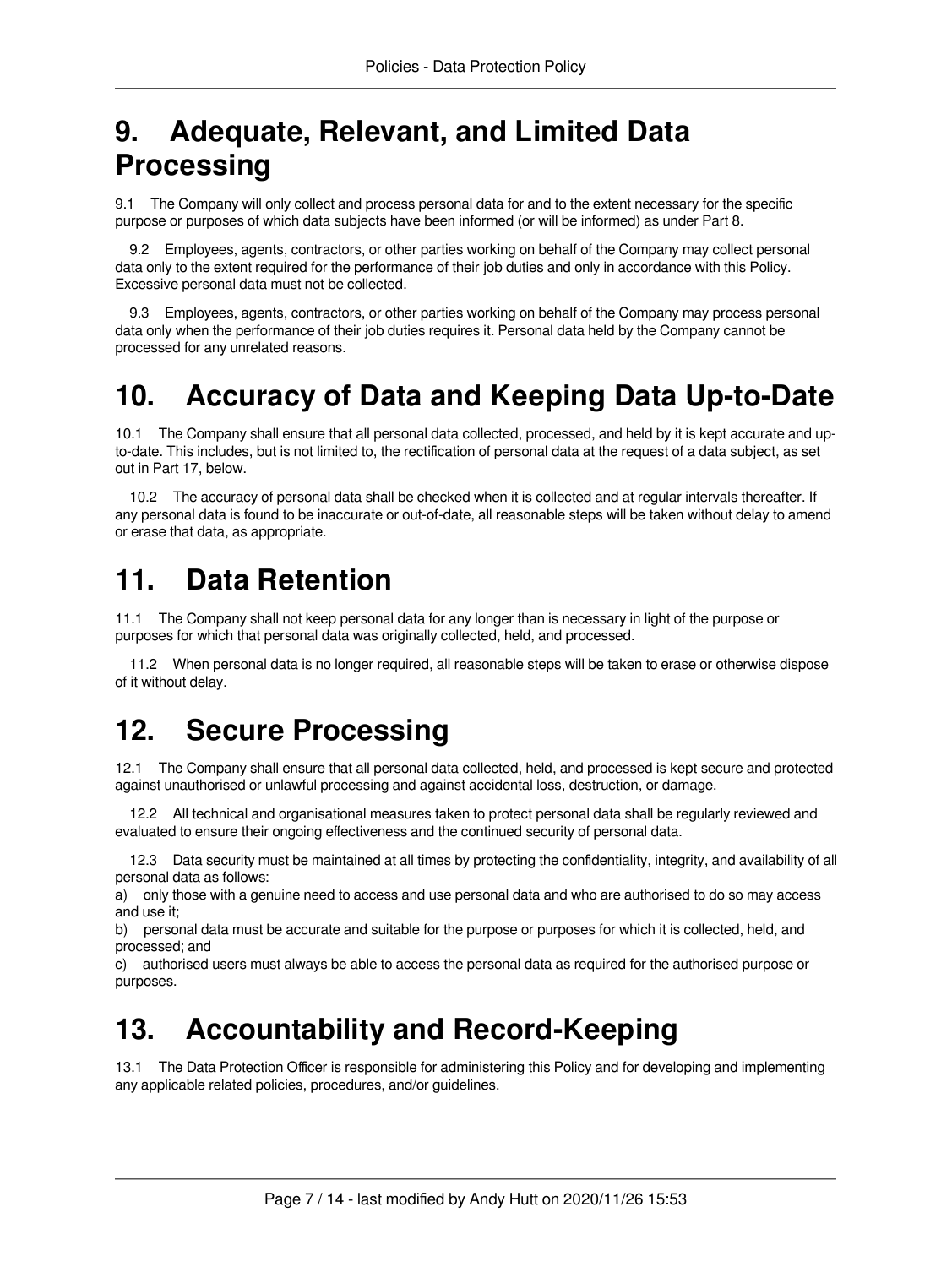13.2 The Company shall follow a privacy by design approach at all times when collecting, holding, and processing personal data. Data Protection Impact Assessments shall be conducted if any processing presents a significant risk to the rights and freedoms of data subjects (please refer to Part 14 for further information).

13.3 All employees, agents, contractors, or other parties working on behalf of the Company shall be given appropriate training in data protection and privacy, addressing the relevant aspects of Data Protection Law, this Policy, and all other applicable Company policies.

13.4 The Company's data protection compliance shall be regularly reviewed and evaluated by means of Data Protection Audits.

13.5 The Company shall keep written internal records of all personal data collection, holding, and processing, which shall incorporate the following information:

13.6 the name and details of the Company, its Data Protection Officer, and any applicable third-party data transfers (including data processors and other data controllers with whom personal data is shared);

13.7 the purposes for which the Company collects, holds, and processes personal data;

13.8 the Company's legal basis or bases (including, but not limited to, consent, the mechanism(s) for obtaining such consent, and records of such consent) for collecting, holding, and processing personal data;

13.9 details of the categories of personal data collected, held, and processed by the Company, and the categories of data subject to which that personal data relates;

13.10 details of any transfers of personal data to non-EEA countries including all mechanisms and security safeguards;

13.11 details of personal data storage, including location(s);

13.12 detailed descriptions of all technical and organisational measures taken by the Company to ensure the security of personal data.

### <span id="page-7-1"></span><span id="page-7-0"></span>**14. Data Protection Impact Assessments and Privacy by Design**

14.1 In accordance with the privacy by design principles, the Company shall carry out Data Protection Impact Assessments for any new projects and/or new uses of personal data which involve the use of new technologies and where the processing involved is likely to result in a high risk to the rights and freedoms of data subjects.

14.2 The principles of privacy by design should be followed at all times when collecting, holding, and processing personal data. The following factors should be taken into consideration:

- a) the nature, scope, context, and purpose or purposes of the collection, holding, and processing;
- b) the state of the art of all relevant technical and organisational measures to be taken;
- c) the cost of implementing such measures; and
- d) the risks posed to data subjects and to the Company, including their likelihood and severity.

14.3 Data Protection Impact Assessments shall be overseen by the Data Protection Officer and shall address the following:

- a) the type(s) of personal data that will be collected, held, and processed;
- b) the purpose(s) for which personal data is to be used;
- c) the Company's objectives;
- d) how personal data is to be used;
- e) the parties (internal and/or external) who are to be consulted;

f) the necessity and proportionality of the data processing with respect to the purpose(s) for which it is being processed;

- g) risks posed to data subjects;
- h) risks posed both within and to the Company; and
- i) proposed measures to minimise and handle identified risks.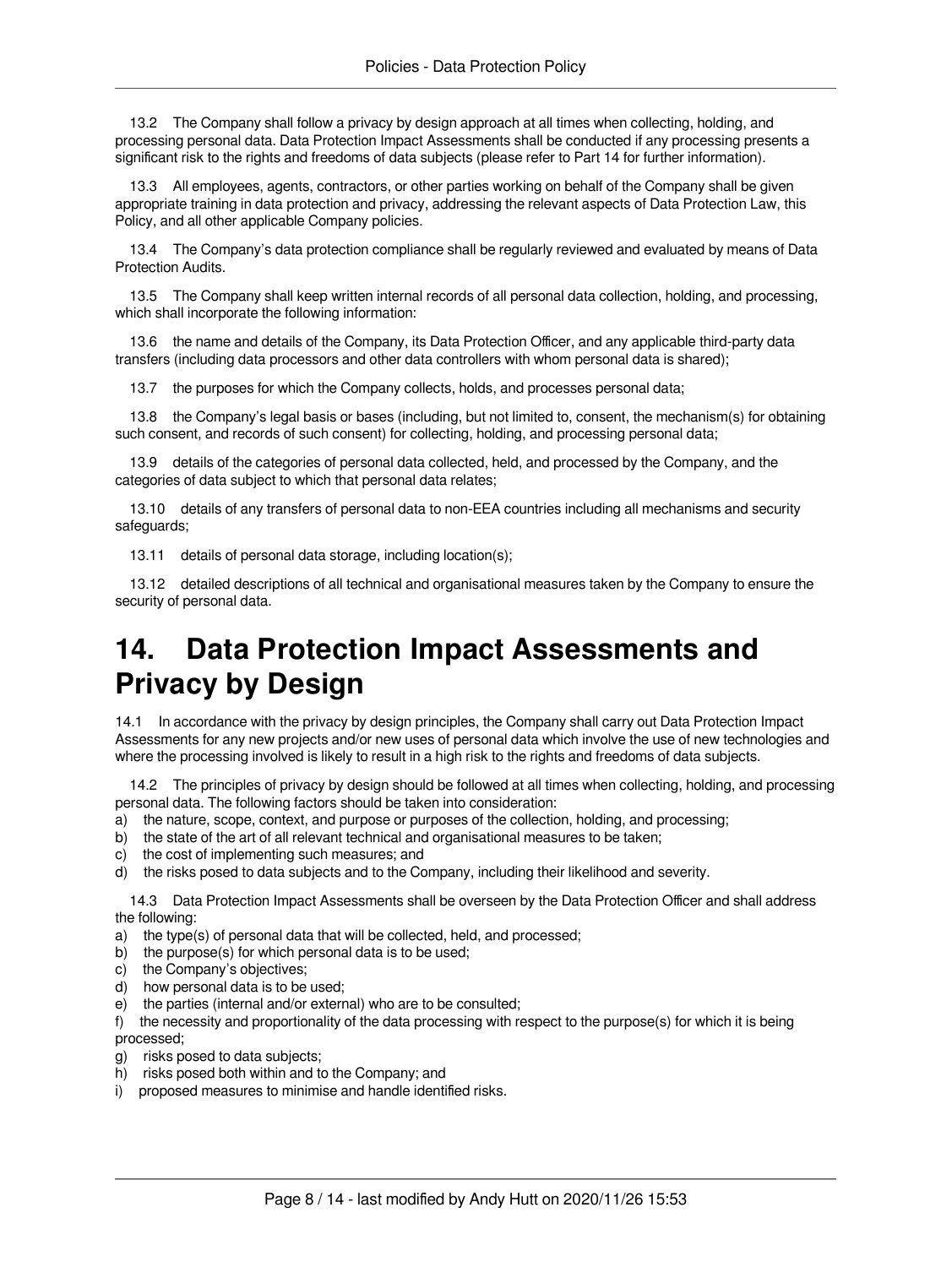## <span id="page-8-0"></span>**15. Keeping Data Subjects Informed**

15.1 The Company shall provide the information set out in Part 15.2 to every data subject:

a) where personal data is collected directly from data subjects, those data subjects will be informed of its purpose at the time of collection; and

b) where personal data is obtained from a third party, the relevant data subjects will be informed of its purpose:

i) if the personal data is used to communicate with the data subject, when the first communication is made; or

ii) if the personal data is to be transferred to another party, before that transfer is made; or

iii) as soon as reasonably possible and in any event not more than one month after the personal data is obtained.

15.2 The following information shall be provided in the form of a privacy notice:

a) details of the Company including, but not limited to, contact details, and the names and contact details of any applicable representatives and its Data Protection Officer;

b) the purpose(s) for which the personal data is being collected and will be processed and the lawful basis justifying that collection and processing;

c) where applicable, the legitimate interests upon which the Company is justifying its collection and processing of the personal data;

d) where the personal data is not obtained directly from the data subject, the categories of personal data collected and processed;

e) where the personal data is to be transferred to one or more third parties, details of those parties;

f) where the personal data is to be transferred to a third party that is located outside of the EEA, details of that transfer, including but not limited to the safeguards in place;

g) details of applicable data retention periods;

h) details of the data subject's rights under the GDPR;

i) details of the data subject's right to withdraw their consent to the Company's processing of their personal data at any time;

j) details of the data subject's right to complain to the Information Commissioner's Office (the "supervisory authority" under the GDPR);

k) where the personal data is not obtained directly from the data subject, details about the source of that personal data;

l) where applicable, details of any legal or contractual requirement or obligation necessitating the collection and processing of the personal data and details of any consequences of failing to provide it; and

m) details of any automated decision-making or profiling that will take place using the personal data, including information on how decisions will be made, the significance of those decisions, and any consequences.

## <span id="page-8-3"></span><span id="page-8-1"></span>**16. Data Subject Access**

16.1 Data subjects may make subject access requests ("SARs") at any time to find out more about the personal data which the Company holds about them, what it is doing with that personal data, and why.

16.2 Employees wishing to make a SAR should do using a Subject Access Request Form, sending the form to the Company's Data Protection Officer at admin@triopsis.co.uk.

16.3 Responses to SARs must normally be made within one month of receipt, however, this may be extended by up to two months if the SAR is complex and/or numerous requests are made. If such additional time is required, the data subject shall be informed.

16.4 All SARs received shall be handled by the Company's Data Protection Officer.

16.5 The Company does not charge a fee for the handling of normal SARs. The Company reserves the right to charge reasonable fees for additional copies of information that has already been supplied to a data subject, and for requests that are manifestly unfounded or excessive, particularly where such requests are repetitive.

## <span id="page-8-4"></span><span id="page-8-2"></span>**17. Rectification of Personal Data**

17.1 Data subjects have the right to require the Company to rectify any of their personal data that is inaccurate or incomplete.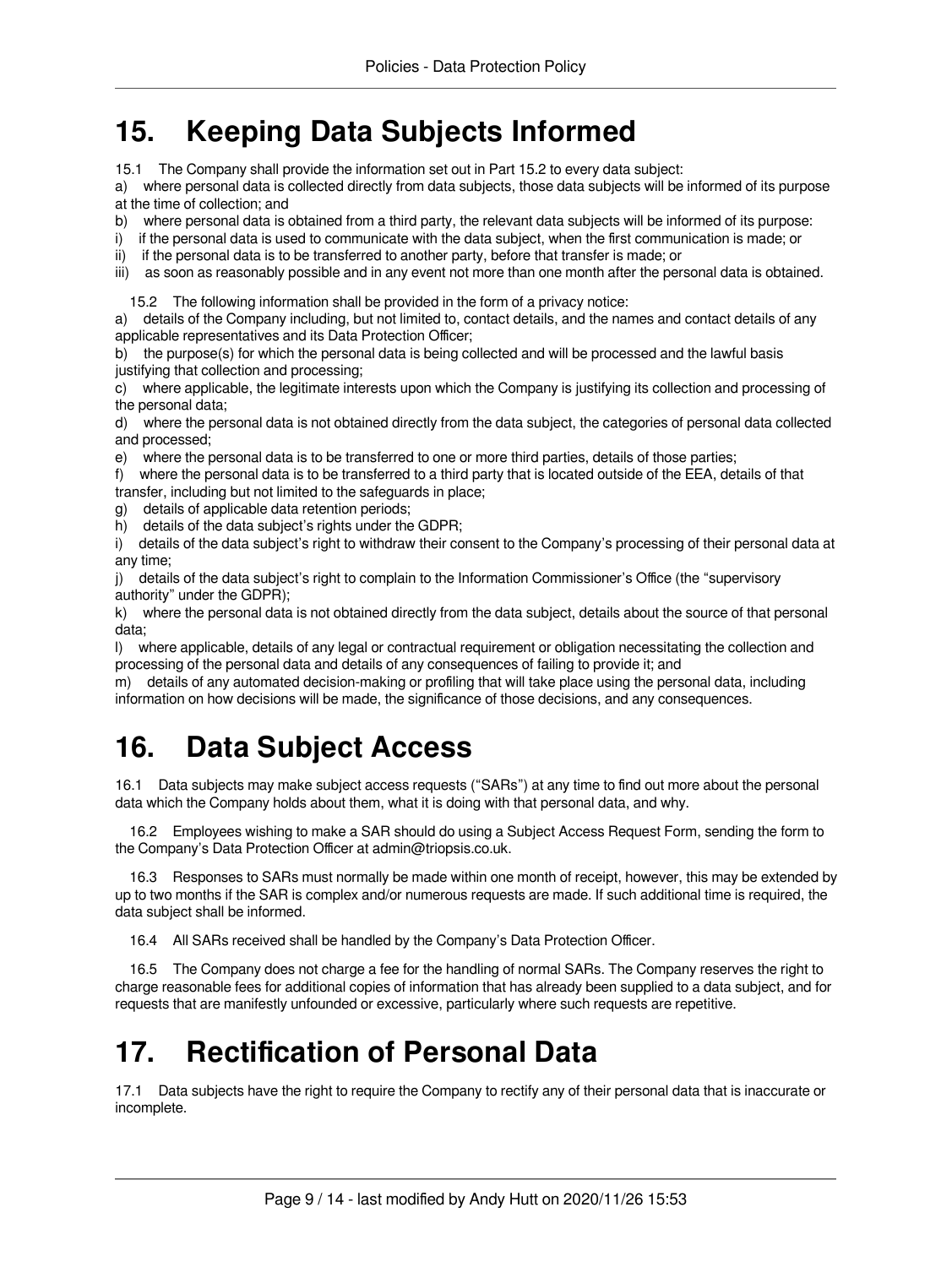17.2 The Company shall rectify the personal data in question, and inform the data subject of that rectification, within one month of the data subject informing the Company of the issue. The period can be extended by up to two months in the case of complex requests. If such additional time is required, the data subject shall be informed.

17.3 In the event that any affected personal data has been disclosed to third parties, those parties shall be informed of any rectification that must be made to that personal data.

## <span id="page-9-4"></span><span id="page-9-0"></span>**18. Erasure of Personal Data**

18.1 Data subjects have the right to request that the Company erases the personal data it holds about them in the following circumstances:

a) it is no longer necessary for the Company to hold that personal data with respect to the purpose(s) for which it was originally collected or processed;

b) the data subject wishes to withdraw their consent to the Company holding and processing their personal data; c) the data subject objects to the Company holding and processing their personal data (and there is no overriding

legitimate interest to allow the Company to continue doing so);

d) the personal data has been processed unlawfully;

e) the personal data needs to be erased in order for the Company to comply with a particular legal obligation;

18.2 Unless the Company has reasonable grounds to refuse to erase personal data, all requests for erasure shall be complied with, and the data subject informed of the erasure, within one month of receipt of the data subject's request. The period can be extended by up to two months in the case of complex requests. If such additional time is required, the data subject shall be informed.

18.3 In the event that any personal data that is to be erased in response to a data subject's request has been disclosed to third parties, those parties shall be informed of the erasure (unless it is impossible or would require disproportionate effort to do so).

#### <span id="page-9-5"></span><span id="page-9-1"></span>**19. Restriction of Personal Data Processing**

19.1 Data subjects may request that the Company ceases processing the personal data it holds about them. If a data subject makes such a request, the Company shall retain only the amount of personal data concerning that data subject (if any) that is necessary to ensure that the personal data in question is not processed further.

19.2 In the event that any affected personal data has been disclosed to third parties, those parties shall be informed of the applicable restrictions on processing it (unless it is impossible or would require disproportionate effort to do so).

#### <span id="page-9-6"></span><span id="page-9-2"></span>**20. Data Portability**

20.1 The Company does not process personal data using automated means.

20.2 To facilitate the right of data portability, the Company shall make available all applicable personal data to data subjects in the following format:

a) Email

20.3 Where technically feasible, if requested by a data subject, personal data shall be sent directly to the required data controller.

20.4 All requests for copies of personal data shall be complied with within one month of the data subject's request. The period can be extended by up to two months in the case of complex or numerous requests. If such additional time is required, the data subject shall be informed.

## <span id="page-9-7"></span><span id="page-9-3"></span>**21. Objections to Personal Data Processing**

21.1 Data subjects have the right to object to the Company processing their personal data based on legitimate interests.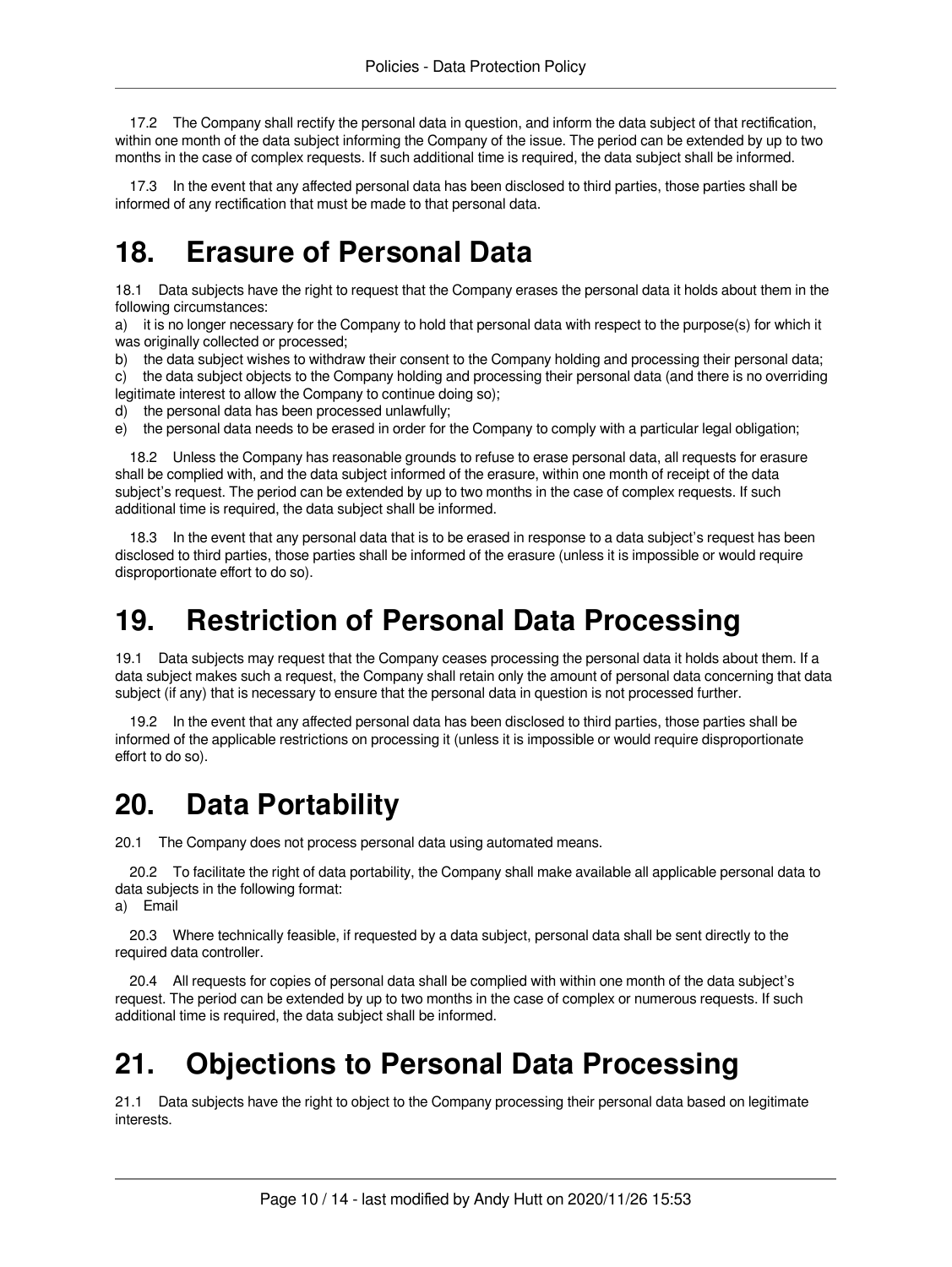21.2 Where a data subject objects to the Company processing their personal data based on its legitimate interests, the Company shall cease such processing immediately, unless it can be demonstrated that the Company's legitimate grounds for such processing override the data subject's interests, rights, and freedoms, or that the processing is necessary for the conduct of legal claims.

21.3 Where a data subject objects to the Company processing their personal data for direct marketing purposes, the Company shall cease such processing promptly.

## <span id="page-10-4"></span><span id="page-10-0"></span>**22. Automated Processing, Automated Decision-Making, and Profiling**

<span id="page-10-1"></span>22.1 The Company does not use personal data in automated decision-making.

## <span id="page-10-5"></span>**23. Direct Marketing**

23.1 The Company is subject to certain rules and regulations when marketing its products and services.

23.2 The prior consent of data subjects is required for electronic direct marketing including email, text messaging, and automated telephone calls subject to the following limited exception:

a) The Company may send marketing text messages or emails to a customer provided that that customer's contact details have been obtained in the course of a sale, the marketing relates to similar products or services, and the customer in question has been given the opportunity to opt-out of marketing when their details were first collected and in every subsequent communication from the Company.

23.3 The right to object to direct marketing shall be explicitly offered to data subjects in a clear and intelligible manner and must be kept separate from other information in order to preserve its clarity.

23.4 If a data subject objects to direct marketing, their request must be complied with promptly. A limited amount of personal data may be retained in such circumstances to the extent required to ensure that the data subject's marketing preferences continue to be complied with.

## <span id="page-10-6"></span><span id="page-10-2"></span>**24. Data Security - Transferring Personal Data and Communications**

The Company shall ensure that the following measures are taken with respect to all communications and other transfers involving personal data:

24.1 All emails containing personal data must be encrypted;

24.2 All emails containing personal data must be marked "confidential";

24.3 Personal data may be transmitted over secure networks only; transmission over unsecured networks is not permitted in any circumstances;

24.4 Where personal data is to be transferred in hardcopy form it should be passed directly to the recipient or sent using a registered courier;

24.5 All personal data to be transferred physically, whether in hardcopy form or on removable electronic media shall be transferred in a suitable container marked "confidential";

## <span id="page-10-7"></span><span id="page-10-3"></span>**25. Data Security - Storage**

The Company shall ensure that the following measures are taken with respect to the storage of personal data: 25.1 All electronic copies of personal data should be stored securely using passwords and data encryption;

25.2 All hardcopies of personal data, along with any electronic copies stored on physical, removable media should be stored securely in a locked box, drawer, cabinet, or similar;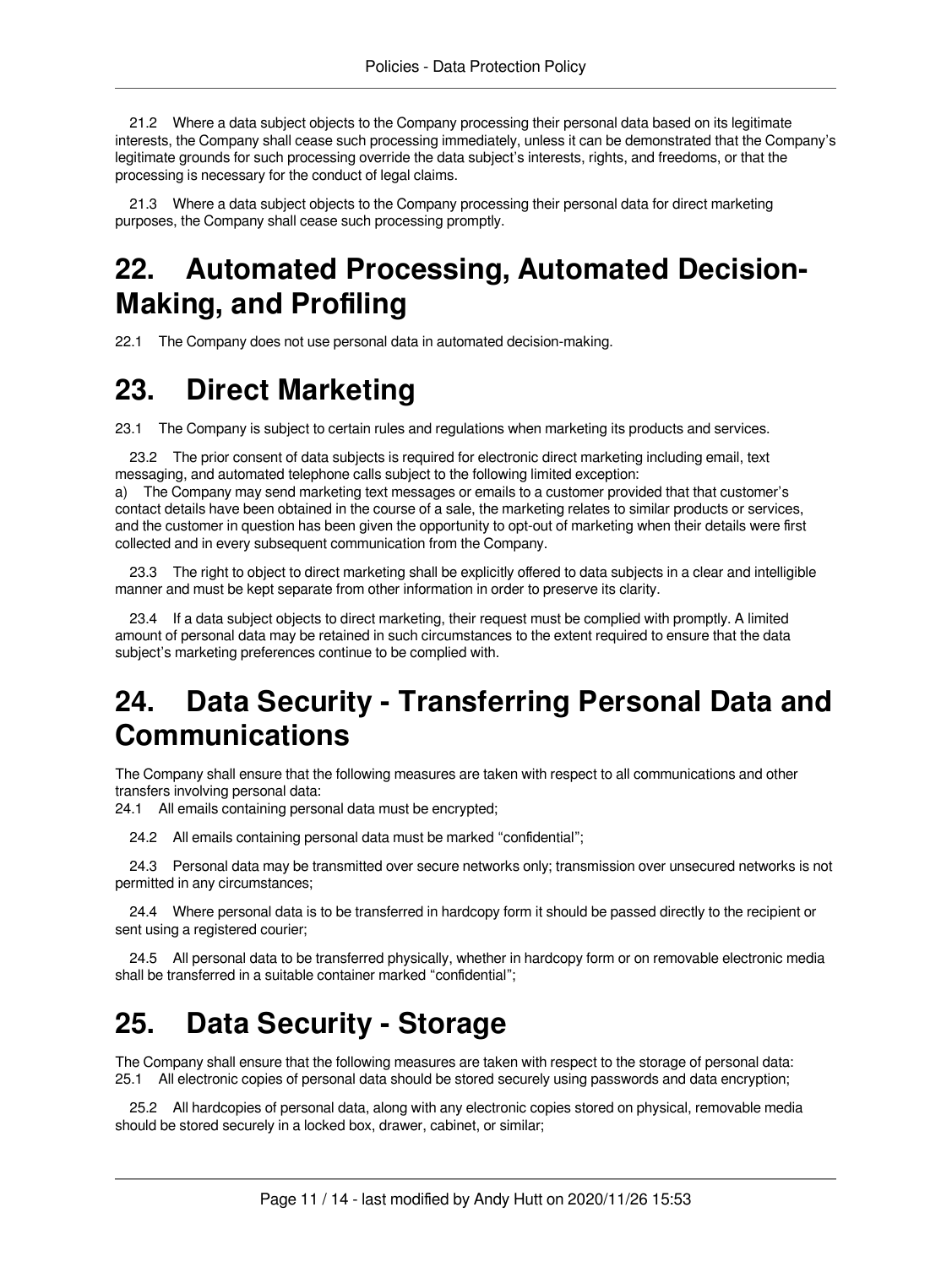25.3 All personal data stored electronically should be backed up regularly with backups stored offsite. All backups should be encrypted;

25.4 No personal data should be transferred to any device personally belonging to an employee, agent, contractor, or other party working on behalf of the Company and personal data may only be transferred to devices belonging to agents, contractors, or other parties working on behalf of the Company where the party in question has agreed to comply fully with the letter and spirit of this Policy and of the GDPR (which may include demonstrating to the Company that all suitable technical and organisational measures have been taken).

## <span id="page-11-4"></span><span id="page-11-0"></span>**26. Data Security - Disposal**

When any personal data is to be erased or otherwise disposed of for any reason (including where copies have been made and are no longer needed), it should be securely deleted and disposed of.

## <span id="page-11-5"></span><span id="page-11-1"></span>**27. Data Security - Use of Personal Data**

The Company shall ensure that the following measures are taken with respect to the use of personal data: 27.1 No personal data may be shared informally and if an employee, agent, contractor, or other party working on behalf of the Company requires access to any personal data that they do not already have access to, such access should be formally requested from a Director or the Data Protection Officer;

27.2 No personal data may be transferred to any employee, agent, contractor, or other party, whether such parties are working on behalf of the Company or not, without the authorisation of a Director or the Data Protection Officer;

27.3 Personal data must be handled with care at all times and should not be left unattended or on view to unauthorised employees, agents, contractors, or other parties at any time;

27.4 If personal data is being viewed on a computer screen and the computer in question is to be left unattended for any period of time, the user must lock the computer and screen before leaving it;

27.5 Where personal data held by the Company is used for marketing purposes, it shall be the responsibility of the Sales Manager to ensure that the appropriate consent is obtained and that no data subjects have opted out, whether directly or via a third-party service such as the TPS;

## <span id="page-11-6"></span><span id="page-11-2"></span>**28. Data Security - IT Security**

The Company shall ensure that the following measures are taken with respect to IT and information security: 28.1 All passwords used to protect personal data should be changed regularly and should not use words or phrases that can be easily guessed or otherwise compromised. All passwords must contain a combination of uppercase and lowercase letters, numbers, and symbols;

28.2 Under no circumstances should any passwords be written down or shared between any employees, agents, contractors, or other parties working on behalf of the Company, irrespective of seniority or department. If a password is forgotten, it must be reset using the applicable method. IT staff do not have access to passwords;

28.3 All software (including, but not limited to, applications and operating systems) shall be kept up-to-date. The Company's IT staff shall be responsible for installing any and all security-related updates as soon as reasonably and practically possible, unless there are valid technical reasons not to do so;

28.4 No software may be installed on any Company-owned computer or device without the prior approval of the ISMS Manager or CEO;

## <span id="page-11-7"></span><span id="page-11-3"></span>**29. Organisational Measures**

The Company shall ensure that the following measures are taken with respect to the collection, holding, and processing of personal data: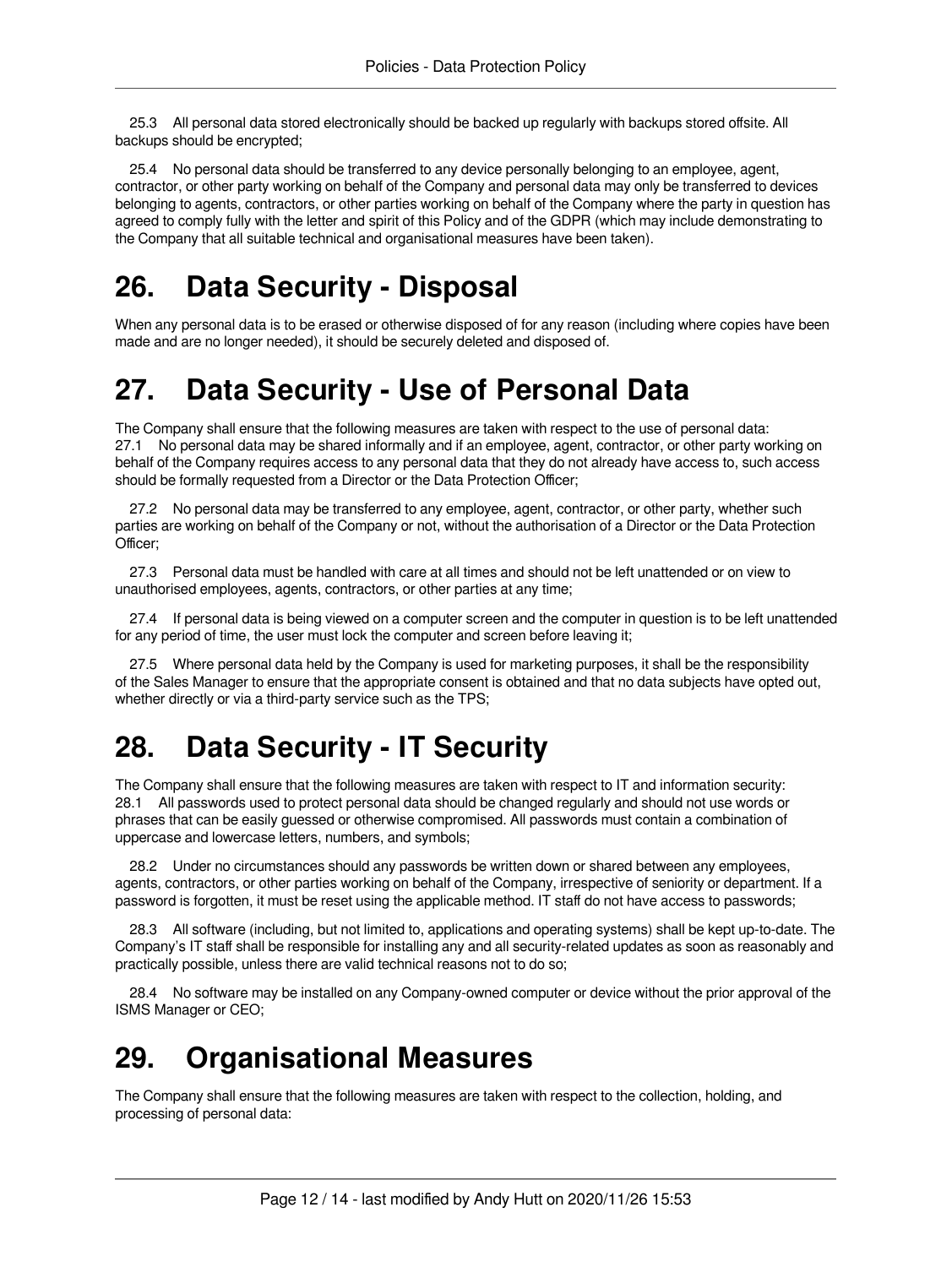29.1 All employees, agents, contractors, or other parties working on behalf of the Company shall be made fully aware of both their individual responsibilities and the Company's responsibilities under Data Protection Law and under this Policy, and shall be provided with a copy of this Policy;

29.2 Only employees, agents, contractors, or other parties working on behalf of the Company that need access to, and use of, personal data in order to carry out their assigned duties correctly shall have access to personal data held by the Company;

29.3 All sharing of personal data shall comply with the information provided to the relevant data subjects and, if required, the consent of such data subjects shall be obtained prior to the sharing of their personal data;

29.4 All employees, agents, contractors, or other parties working on behalf of the Company handling personal data will be appropriately trained to do so;

29.5 All employees, agents, contractors, or other parties working on behalf of the Company handling personal data will be appropriately supervised;

29.6 All employees, agents, contractors, or other parties working on behalf of the Company handling personal data shall be required and encouraged to exercise care, caution, and discretion when discussing work-related matters that relate to personal data, whether in the workplace or otherwise;

29.7 Methods of collecting, holding, and processing personal data shall be regularly evaluated and reviewed;

29.8 All personal data held by the Company shall be reviewed periodically;

29.9 The performance of those employees, agents, contractors, or other parties working on behalf of the Company handling personal data shall be regularly evaluated and reviewed;

29.10 All employees, agents, contractors, or other parties working on behalf of the Company handling personal data will be bound to do so in accordance with the principles of Data Protection Law and this Policy by contract;

29.11 All agents, contractors, or other parties working on behalf of the Company handling personal data must ensure that any and all of their employees who are involved in the processing of personal data are held to the same conditions as those relevant employees of the Company arising out of this Policy and Data Protection Law;

29.12 Where any agent, contractor or other party working on behalf of the Company handling personal data fails in their obligations under this Policy that party shall indemnify and hold harmless the Company against any costs, liability, damages, loss, claims or proceedings which may arise out of that failure;

#### <span id="page-12-1"></span><span id="page-12-0"></span>**30. Transferring Personal Data to a Country Outside the EEA**

30.1 The Company may from time to time transfer ('transfer' includes making available remotely) personal data to countries outside of the EEA.

30.2 The transfer of personal data to a country outside of the EEA shall take place only if one or more of the following applies:

30.2.1 the transfer is to a country, territory, or one or more specific sectors in that country (or an international organisation), that the European Commission has determined ensures an adequate level of protection for personal data;

30.2.2 the transfer is to a country (or international organisation) which provides appropriate safeguards in the form of a legally binding agreement between public authorities or bodies; binding corporate rules; standard data protection clauses adopted by the European Commission; compliance with an approved code of conduct approved by a supervisory authority (e.g. the Information Commissioner's Office); certification under an approved certification mechanism (as provided for in the GDPR); contractual clauses agreed and authorised by the competent supervisory authority; or provisions inserted into administrative arrangements between public authorities or bodies authorised by the competent supervisory authority;

30.2.3 the transfer is made with the informed and explicit consent of the relevant data subject(s);